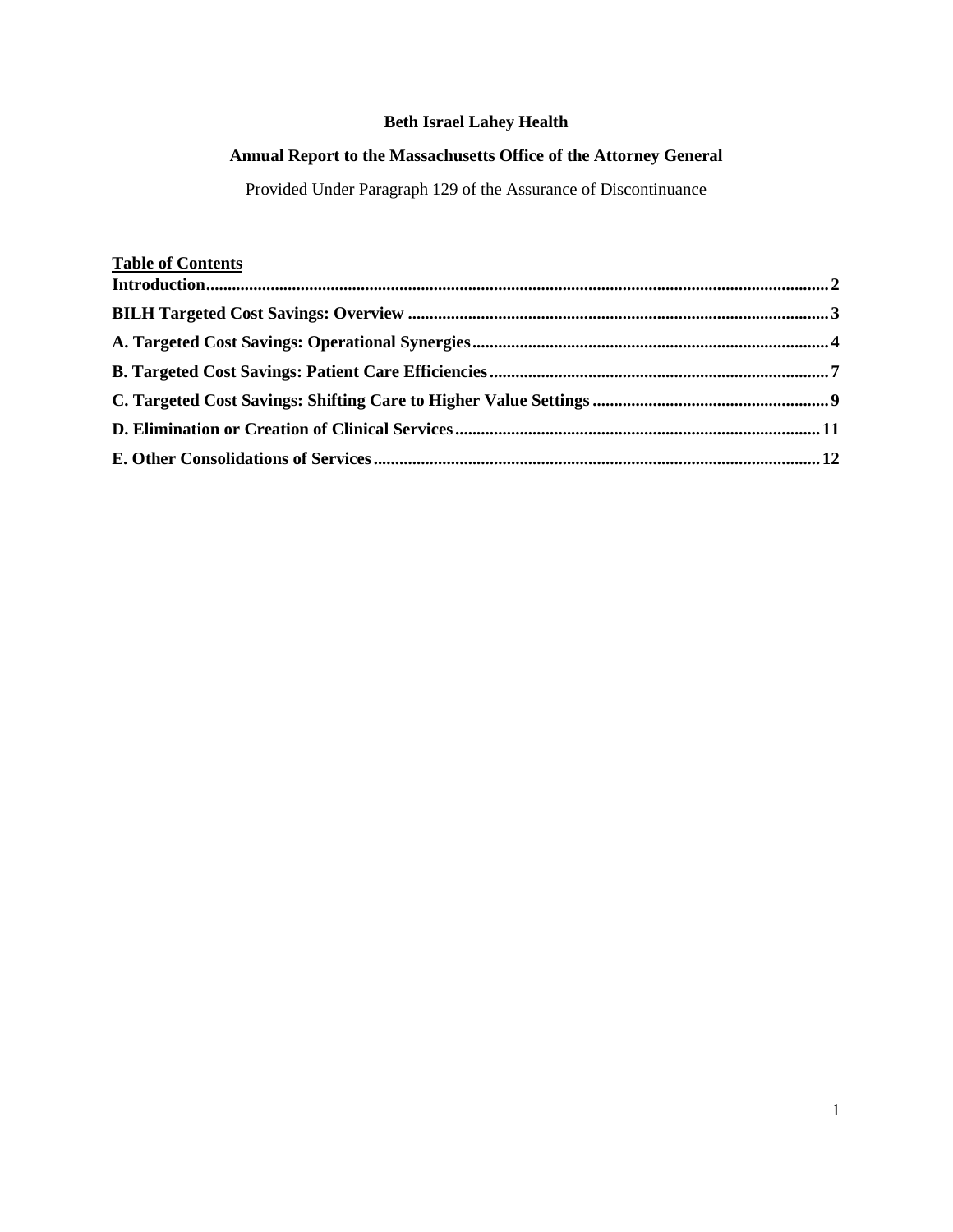### <span id="page-1-0"></span>**Introduction**

### **Overview**

Under the reporting conditions of the Assurance of Discontinuance ("AOD") filed by the Massachusetts Office of the Attorney General ("AGO") on November 29, 2018, Beth Israel Lahey Health ("BILH") has agreed to regularly submit certain data and information, beginning with a 60 Day Report, which was submitted on April 30, 2019, and continuing thereafter in the form of annual reports issued on January 15 of each calendar year for a ten-year period. This report describes:

- BILH's targeted cost savings (and outcomes achieved) from operational synergies, improved patient care efficiency, and shifting community-appropriate care to higher value sites of care,
- Elimination of clinical services and creation of new clinical services, and
- Consolidation of operations.

### **Scope of this Report**

This report represents the second submission of data and information, and the first January 15 report ("Annual Report"), submitted by BILH to the AGO under paragraph 129 of the AOD reporting requirements, covering the seven-month period of March 1, 2019 to September 30, 2019 except where otherwise noted. All future reporting under paragraph 129 will cover the prior October 1 to September 30 time period, conforming to the BILH fiscal year.

As with the previous 60 Day Report, the first partial-year Annual Report covers the subset of data elements available to BILH at the time of submission. Certain time-lagged data elements, including market share data and claims data, will be reported on for the partial FY 2019 period in subsequent annual reports.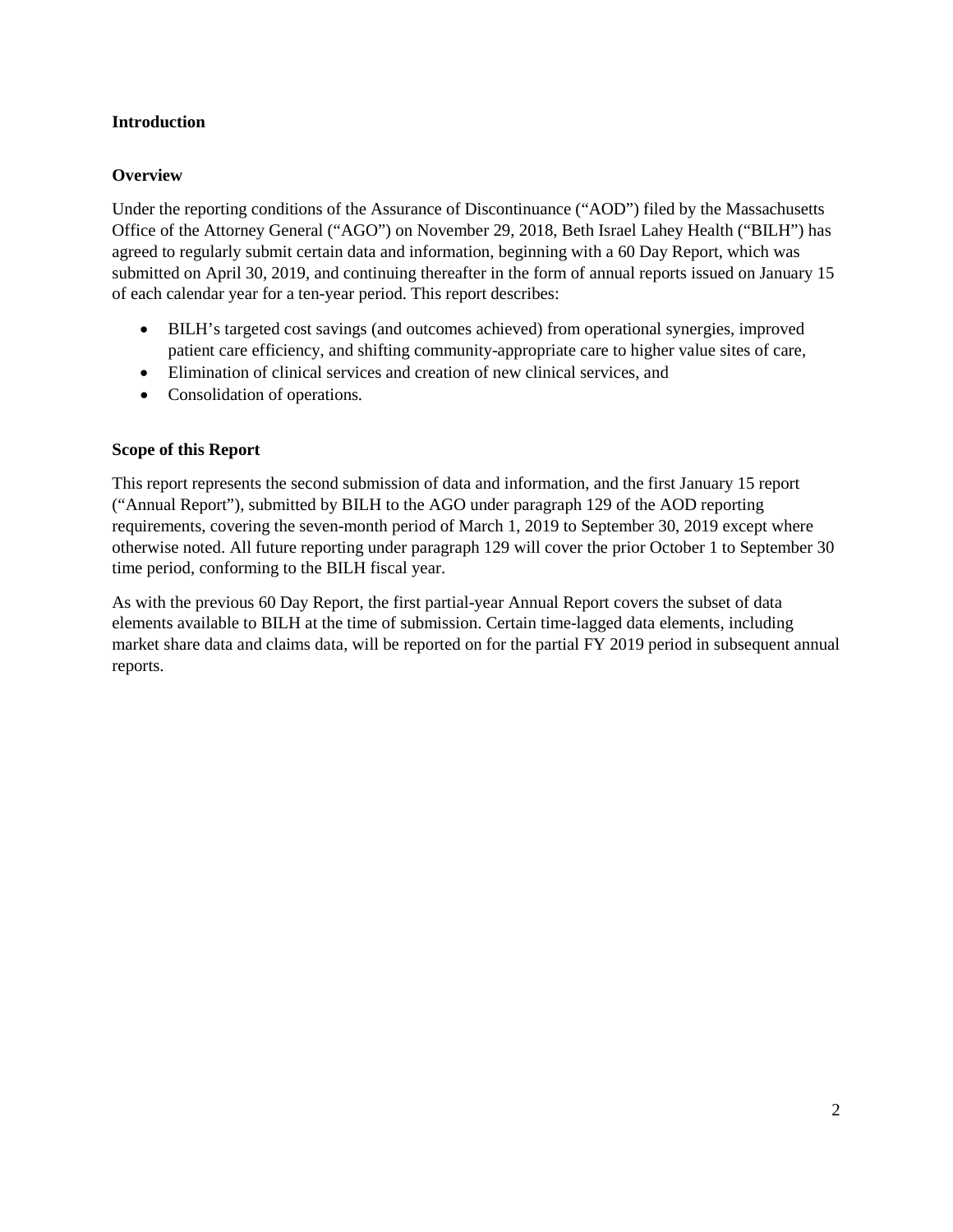#### <span id="page-2-0"></span>**BILH Targeted Cost Savings: Overview**

As noted in the 60 Day Report, the formation of BILH has the potential to create significant clinical and operational cost savings that will result in improved financial performance, enabling the system to reinvest in strengthening community-based care, replenishing critical infrastructure, expanding access, and improving the quality and safety of care it delivers.

Through a wide range of initiatives, BILH estimates that it will achieve targeted savings of approximately \$59.8 million to \$86.4 million annually by year five of operations, not including additional anticipated value from areas such as clinical service line growth and reduced outmigration of care. These areas are summarized below in Table 1.

Targeted cost savings represent a significant portion, though not the total, of the originally projected \$88 million to \$169 million in annual margin improvement by year five of operations. As noted in the 60 Day Report, BILH is in the process of implementing a wide range of clinical integration initiatives to create an accessible, well-coordinated system of care for patients and families in Eastern Massachusetts. The scope of this report as outlined in the AOD does not include these initiatives, and similarly does not account for certain offsetting transaction-related expenses.

Given the recency of the merger and the fact that this Annual Report covers the first seven months of the partial fiscal year (FY 2019) following the closing date of March 1, 2019, BILH is not yet in a position to fully quantify the scope of realized savings to date. In its January 2021 report, BILH will provide a full quantitative summary of targeted savings achieved in both FY 2019 and FY 2020.

| \$ in Millions                   | <b>FY 2019</b> | <b>FY 2020</b> | <b>FY 2021</b> | FY 2022       | FY 2023       |
|----------------------------------|----------------|----------------|----------------|---------------|---------------|
| <b>Operational Synergies</b>     |                |                |                |               |               |
| Supply Chain                     | $1.5 - 1.9$    | $8.1 - 9.9$    | $17.9 - 21.9$  | $21.6 - 26.4$ | $25.2 - 30.8$ |
| Revenue Cycle                    | $0.3 - 0.6$    | $2.8 - 5.2$    | $7.2 - 12.3$   | $8.6 - 14.5$  | $9.2 - 15.6$  |
| Other Operations                 | $0.8 - 1.0$    | $4.2 - 5.5$    | $10.8 - 14.0$  | $12.8 - 16.6$ | $13.0 - 16.9$ |
| <b>Patient Care Efficiencies</b> |                |                |                |               |               |
| Pharmacy                         | $0.7 - 1.7$    | $2.9 - 6.2$    | $4.0 - 8.5$    | $4.0 - 8.5$   | $4.0 - 8.5$   |
| Laboratory                       | $0.0 - 0.0$    | $0.7 - 1.1$    | $3.6 - 5.7$    | $4.8 - 7.7$   | $4.8 - 7.7$   |
| Clinical Engineering             | $0.1 - 0.3$    | $0.5 - 1.4$    | $1.2 - 2.9$    | $1.4 - 3.1$   | $1.4 - 3.1$   |
| Clinically Integrated Network    | $(0.1) - 0.8$  | $0.8 - 2.6$    | $2.2 - 3.8$    | $2.2 - 3.8$   | $2.2 - 3.8$   |
| <b>Total</b>                     | $3.4 - 6.4$    | $20.0 - 31.8$  | $47.0 - 69.2$  | $55.4 - 80.6$ | $59.8 - 86.4$ |

**Table 1. BILH Targeted Cost Savings by Year as a Result of Operational Synergies and Patient Care Efficiencies (for Fiscal Years ("FY") Ending September 30)**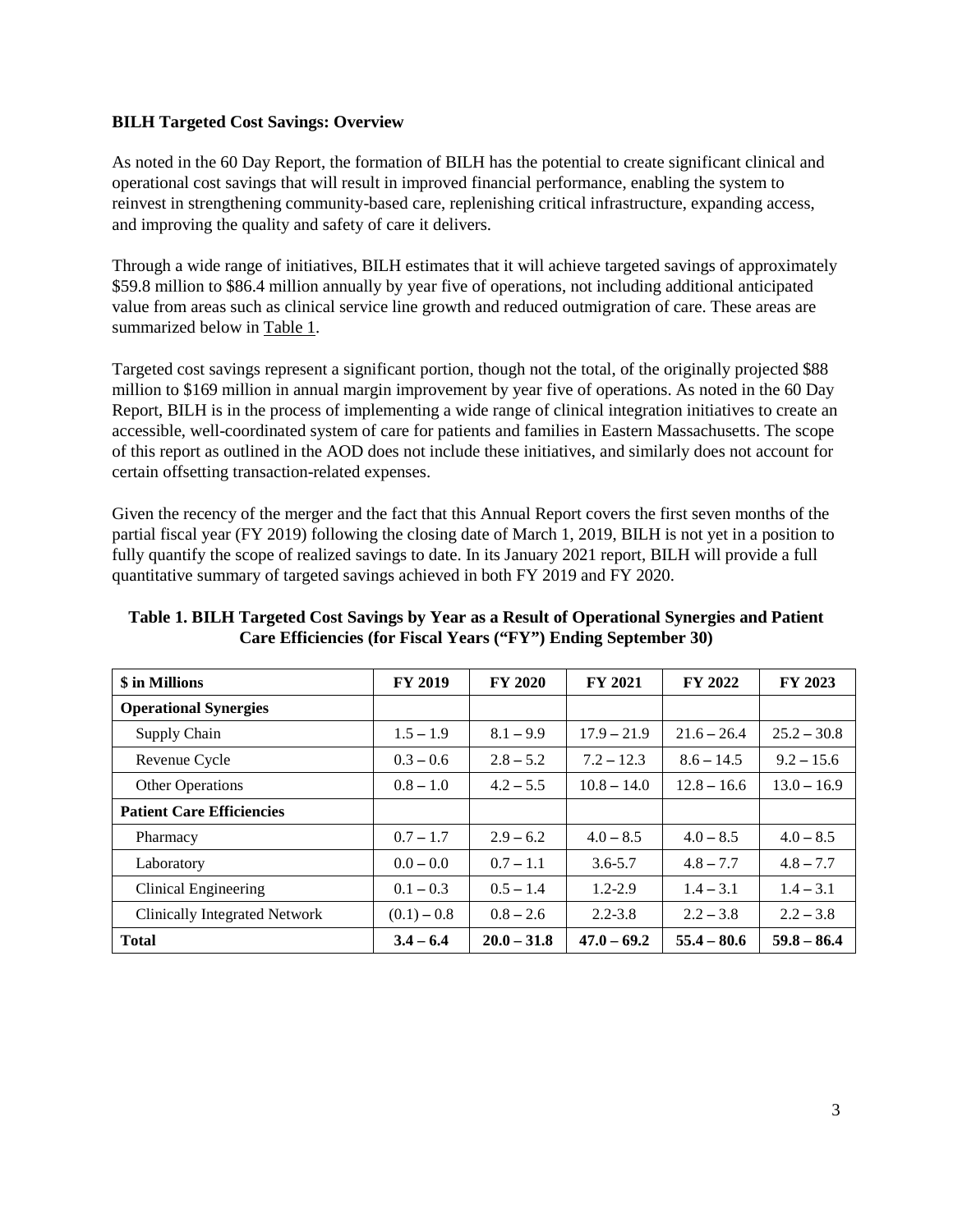### <span id="page-3-0"></span>**A. Targeted Cost Savings: Operational Synergies**

### *Supply Chain*

l

As noted in the 60 Day Report, BILH projects that Supply Chain will be the single largest source of cost savings for the combined organization, with a five-year estimated value of \$25.2 million to \$30.8 million in annual run-rate savings. The system's increased scale allows for the aggregation of purchasing volume to obtain lower pricing and improved services from vendors.

In its first seven months as a new system, BILH made significant progress in laying the foundation for a consolidated and centralized Supply Chain function. First, BILH completed a competitive bid process for a Group Purchasing Organization ("GPO"), ultimately selecting HealthTrust as its exclusive system-wide GPO partner.<sup>[1](#page-3-1)</sup> The relationship with HealthTrust went live on October 1, 2019. Prior to that date, each BILH member had its own GPO relationship. With a single enterprise GPO relationship, BILH has ensured one best price for each product across the system.

Second, BILH developed a system-wide Value Analysis process that launched in December 2019, which will ensure that BILH uses products and services that are both clinically effective and cost efficient. This process will bring together multi-disciplinary stakeholders to make decisions regarding new and existing products and services in a consistent, evidence-based, and transparent manner. BILH's Value Analysis structure will create pathways for the evaluation of patient care items such as IV-related products, gloves, and nursing care supplies as well as for "physician preference items," which are devices used by physicians at their discretion (i.e., the physician decides which device to use for a particular patient). Examples of such items include orthopedic implants and cardiac stents. To facilitate this new systemwide process, BILH consolidated to a single value analysis software tool, Lumere. All requests for new products and services are generated through this new system.

Third, beyond its GPO relationship, BILH negotiated several new system-wide contracts for medical devices and supplies as well as purchased services. BILH secured better pricing due to its aggregated scale; in some cases, BILH consolidated to a single vendor, further increasing its purchasing power. Several of these new contracts took effect in FY 2019, including W.B. Mason for office supplies, DaVita for dialysis services, Bayer for intrauterine devices, Medline for pre-operative skin preparation cloths, NOW Delivery for courier services, and Healthcare IQ for supply chain benchmarking services. Total FY 2019 savings from these new contracts are modest due to the short time period in which they took effect.

The system is well on track to achieve its five-year run rate targets. The securing of its new GPO partner affected the timing of the realization of these savings. BILH expects to achieve greater than \$15 million in non-pharmacy supply chain savings in FY 2020 and will report on savings achieved to date in the January 2021 report.

<span id="page-3-1"></span><sup>1</sup> https://healthtrustpg.com/press/healthtrust-selected-as-exclusive-supply-chain-performance-provider-by-beth-israel-laheyhealth/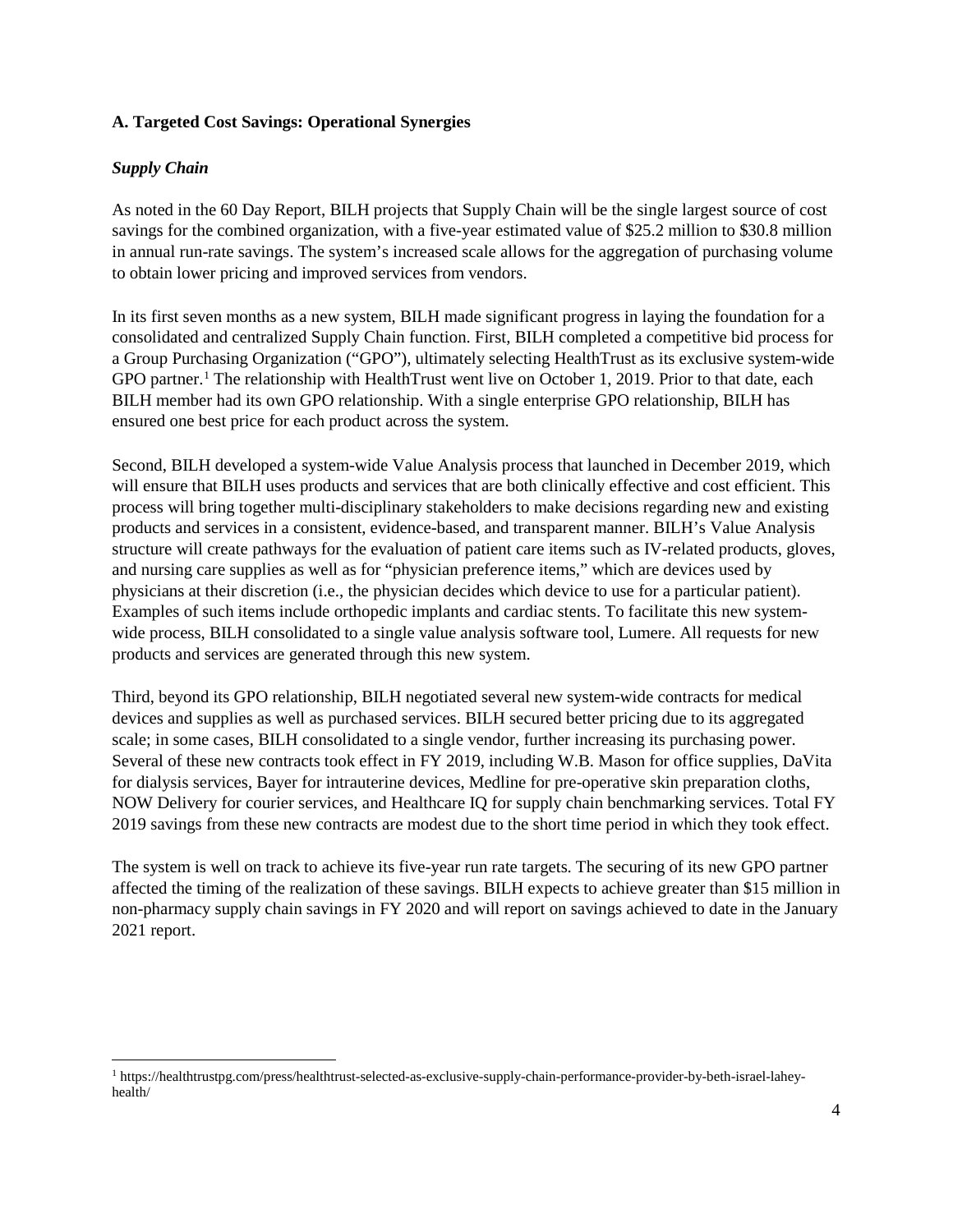### *Revenue Cycle*

Operational enhancements in Revenue Cycle are projected to generate financial benefit to the system, with a five-year estimated value of \$9.2 million to \$15.6 million in annual run-rate net operating impact. As outlined in the 60 Day Report, BILH will achieve these targets by making improvements in three key areas: reducing bad debt (unpaid portions of bills), reducing denial write-offs (charges that payers deny), and improving overall revenue integrity. These improvements will stem from the sharing of best practices among Revenue Cycle leaders, standardizing policies, procedures, and workflows, and using the system's enhanced scale to develop deeper expertise within the Revenue Cycle domain. BILH is in the process of identifying an interim leader for Revenue Cycle, which will accelerate its efforts in these areas.

In FY 2019, the Revenue Cycle team launched one pilot and planned the FY 2020 implementation of a second pilot aimed at improving point-of-service collections. BILH also developed a system-wide financial clearance policy, the implementation of which will take place during FY 2020. As in other areas, the Revenue Cycle team is exploring opportunities to consolidate vendors and renegotiate contracts for purchased services. BILH will launch and complete two competitive bid processes in FY 2020, one for a system-wide vendor to manage self-pay payments for services and the second for a system-wide vendor to manage bad debt.

As noted in the 60 Day Report and above, BILH will evaluate its progress against its financial targets based on the three key areas noted above. The BILH Revenue Cycle team is currently working to finalize shared performance metrics, including aligned definitions, mapping, and categorization.

#### *Other Operations*

In the areas of Human Resources, Information Technology, Finance Operations, and Real Estate and Facilities, BILH has projected significant savings over time. BILH's aggregated scale will allow it to achieve economies of scale, consolidate vendors, and develop operating models that improve system performance while reducing costs. As noted earlier in this report, BILH's increased purchasing power provides significant opportunity to renegotiate contracts for goods and services at lower prices and with improved terms.

#### *Human Resources*

BILH is creating a system-level Human Resources team to better serve its more than 35,000 employees. Lina George, who joins BILH in January 2020 as its Chief Human Resources Officer ("CHRO"), will lead this centralized team.

To date, a primary area of focus has been employee benefits consolidation and optimization, with the system streamlining plan administration and harmonizing plan designs to meet BILH business objectives. In March 2019, with most of the BILH organizations using one Massachusetts-based insurer to administer its medical benefits, BILH was able to negotiate reduced administrative fees. More significantly, in its first seven months as a new system, BILH made substantial progress in laying the foundation for a harmonized benefits platform, which will generate significant savings starting in FY 2020. Effective January 1, 2020, the system has achieved three significant milestones: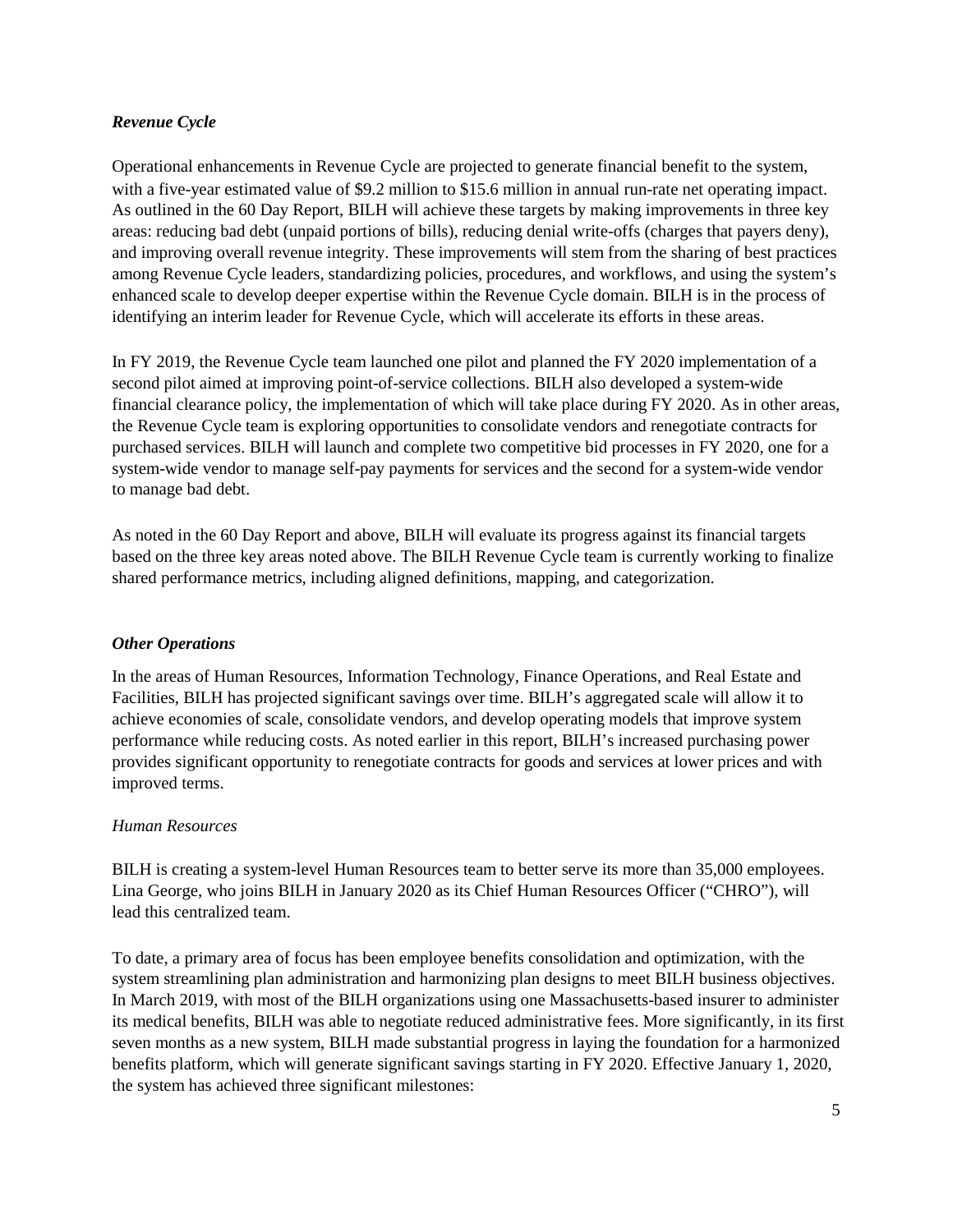- First, all organizations are now on a single self-insured structure for medical benefits. As noted in the 60 Day Report, self-insured plans are more cost effective as employers eliminate the profit margin that would have been paid to a third party.
- Second, BILH has consolidated to one stop-loss solution for the system. A stop-loss solution is a type of insurance that protects the financial integrity of a self-funded plan by providing protection against catastrophic or unpredictable losses.
- Third, BILH has harmonized medical, pharmacy, and dental insurance carriers and plan designs across the 45,000 employees and their dependents on its benefit plans. [2](#page-5-0) All medical benefits are administered by Harvard Pilgrim Health Care, pharmacy benefits by CVS/Caremark, and dental benefits by Delta Dental. For life insurance, BILH has moved to a single insurance carrier, Voya. Looking ahead, BILH has undertaken a competitive bid process for the selection of medical, pharmacy, and dental insurance carriers for January 1, 2021.

In addition to its efforts in benefits administration, BILH has begun to identify opportunities to drive savings and improve employee experience in other key HR domains. For example, BILH is consolidating vendors and renegotiating contracts for background and reference checks, with savings expected to accrue in FY 2020. With the arrival of its permanent CHRO in January 2020, BILH expects integration-related efforts across Human Resources to accelerate.

BILH is also integrating its defined benefit pension plans to improve administrative efficiency and reduce plan cost and risk while sustaining the current market-competitive benefits valued by its employees. This effort will produce significant non-operating savings for BILH in FY 2020 and FY 2021 without creating any change in pension benefits for employees. BILH has also begun an assessment of the current state of all defined contribution plans to identify opportunities to improve efficiencies in plan administration and save costs while continuing to provide a competitive benefit to employees.

BILH expects to achieve more than \$10 million in savings from these combined efforts in FY 2020 and will report on savings achieved to date in the January 2021 report.

### *Finance Operations*

In FY 2019, BILH generated savings due to the selection of KPMG for its external audit function. The system also selected PwC for its internal audit function and BDO for its employee benefit plan audits, however, BILH will not realize savings from these changes until FY 2020.

#### *Real Estate & Facilities*

l

As a system, BILH is responsible for managing over 13.6 million square feet of owned hospital and nonhospital space, more than \$18 million in energy spending, and over \$100 million in annual capital spending on facility infrastructure, building renovations, and equipment installation. BILH has brought together the Facilities leaders across the system to share best practices, identify savings opportunities, and make recommendations on products and vendors.

<span id="page-5-0"></span><sup>2</sup> BILH has approximately 35,000 employees. It provides benefits to approximately 45,000 individuals, including benefitseligible employees and their dependents who opt to participate in BILH's benefits offerings.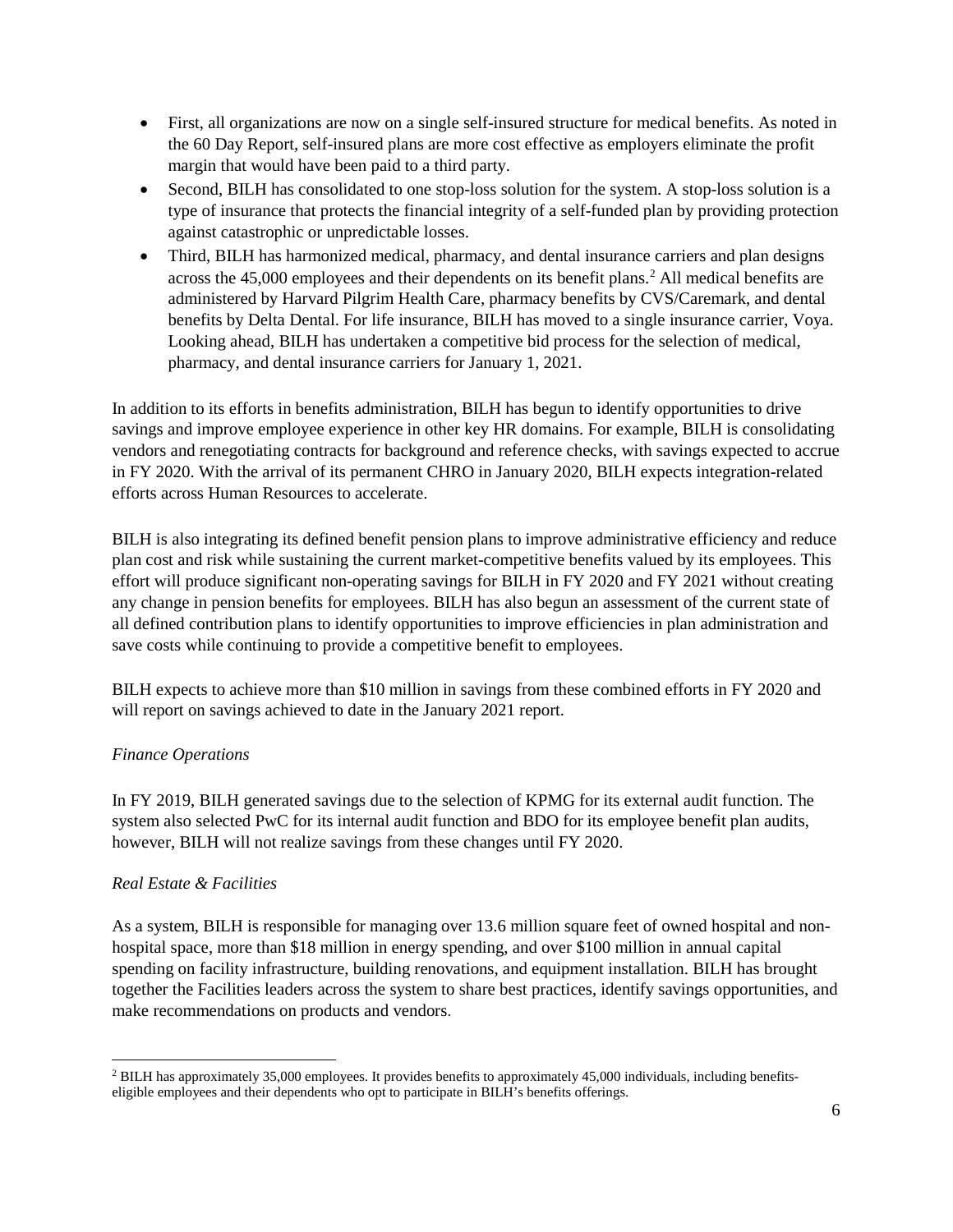As noted in the 60 Day Report, BILH will achieve savings on real estate and facilities by consolidating and renegotiating contracts for purchased services. To date, BILH has focused on energy savings. In FY 2020, BILH launched a competitive bid process for a strategic energy broker to advise the system on energy purchasing. Most of the financial benefit from this effort will accrue in later years, as most of the system's natural gas and electricity utilization is contracted through 2022 and 2023, respectively.

BILH is assessing other service contracts across the system with the goal of ensuring excellent service while reducing cost. The team is currently evaluating its elevator, chiller, and emergency generator service agreements.

## *Information Technology (IT)*

BILH has made notable progress toward the implementation of a single Enterprise Resource Planning ("ERP") system. An ERP platform is a software solution that allows an organization to manage and integrate its core business functions. Examples of such functions include:

- Finance Operations: general ledger, accounts payable, and fixed asset management;
- Human Resources: payroll, talent management, and workforce management; and,
- Supply Chain: inventory asset management, supply ordering, and distribution.

In 2019, BILH convened its leaders across Finance, Human Resources, Supply Chain, and Information Services to evaluate platforms, including the potential extension of current installations, to meet their combined system business needs. It anticipates selecting a system-wide platform in February 2020 with a goal of implementing the full system over eighteen months.

Current efforts to consolidate and analyze data on system-level initiatives are labor-intensive exercises, given the need to collect, normalize, and synthesize data from different systems. With a single ERP in place, BILH will have visibility across the entire system, which will enable consistent, timely, and efficient decision-making and reporting. Finance, Human Resources, and Supply Chain will have a single system-wide lens into their resources and processes. For example, under a single ERP, Finance will be able to more easily generate system-level reports on major revenue and cost areas, while Supply Chain will be able to more easily perform supply cost and utilization analyses.

In addition to its ERP-related efforts, BILH has created an inventory of all IT service contracts across the system and has initiated efforts to consolidate vendors and renegotiate prices and other terms for key services and hardware. BILH will see material savings from these efforts in FY 2020.

### <span id="page-6-0"></span>**B. Targeted Cost Savings: Patient Care Efficiencies**

As in its operational areas, BILH identified targeted savings opportunities in its patient care services based on anticipated operational improvement efforts, staffing efficiencies, vendor consolidation, and renegotiation of vendor contracts.

# *Pharmacy*

BILH Pharmacy leaders made significant progress in four key areas in FY 2019 and the early part of FY 2020.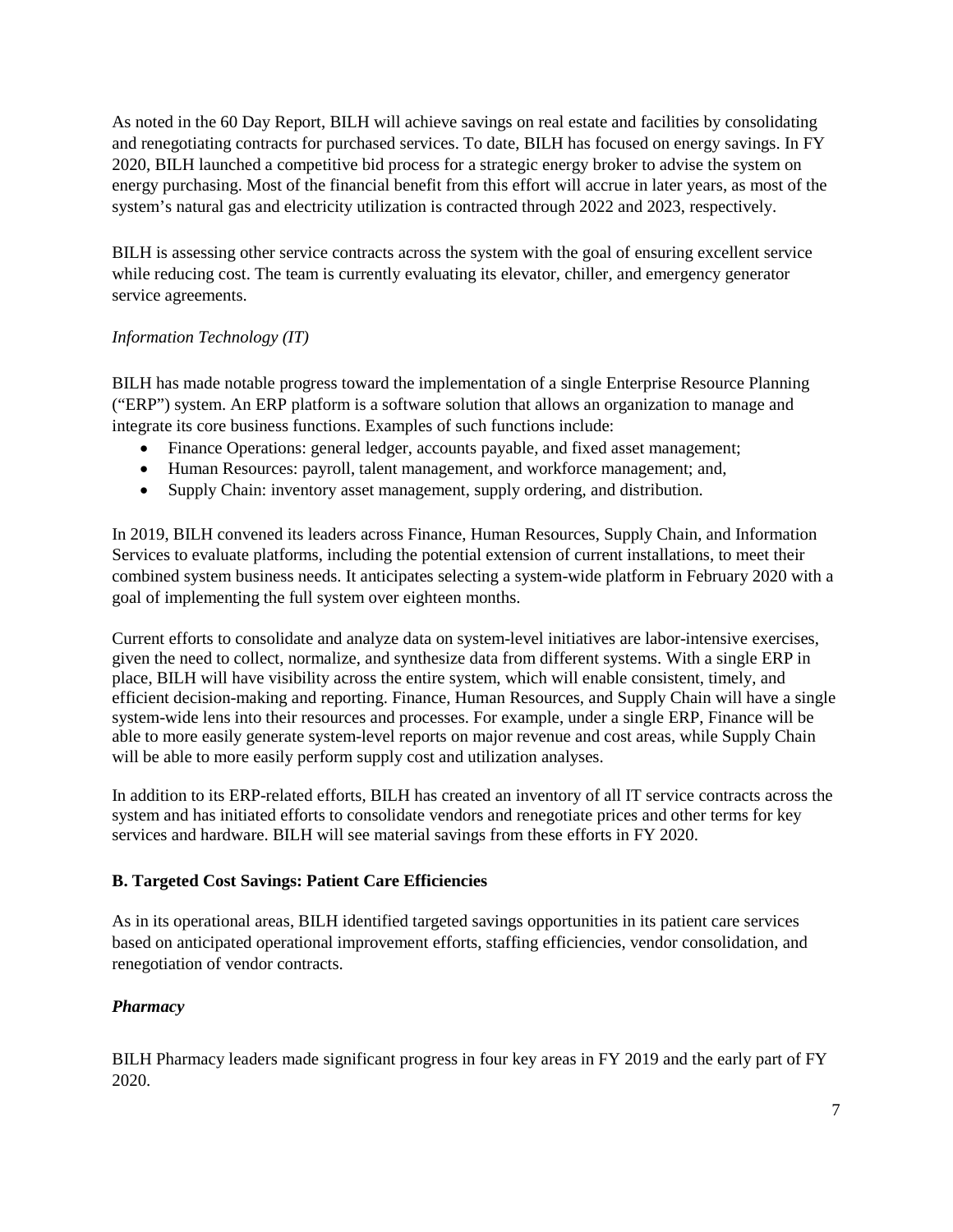First, BILH focused its efforts on ensuring a seamless transition to the system's new, exclusive GPO partner, HealthTrust. The move to HealthTrust in October yielded better prices for the system on existing drugs in its inventory; for some pharmaceuticals, BILH pharmacies will generate additional savings through the conversion to clinically equivalent alternative products. BILH expects the shift to HealthTrust to generate at least \$4 million in pharmacy cost savings for the system in FY 2020.<sup>[3](#page-7-0)</sup>

Second, in collaboration with the BILH Chief Medical Officer, BILH Pharmacy leaders developed a system-wide Pharmaceuticals and Therapeutics ("P&T") Committee, which launched in November 2019. The system-wide P&T Committee will develop BILH's drug formulary, establish evidence-based policies and procedures for drug use and administration, and monitor trends in drug utilization. These efforts will drive the utilization of the most clinically effective and cost efficient pharmaceuticals across BILH. The committee is a multidisciplinary group comprised of pharmacy, physician, nursing, and administrative leaders from each of the BILH hospitals. It will collaborate closely with the local P&T committees, which will have responsibility for implementing system P&T decisions.

Third, BILH is expanding retail pharmacy capacity in preparation for an anticipated increase in demand from employees. Due to changes in BILH pharmacy benefit plan design, BILH projects an increase in employee utilization of in-house pharmacies in FY 2020. Employees will benefit from both enhanced pharmacy access and lower prescription copays, while BILH will benefit from reduced drug claims costs. To prepare for this anticipated growth, Lahey Hospital & Medical Center ("LHMC") received approval from the Massachusetts Board of Pharmacy for a retail license for its 67 South Bedford Street site in Burlington in December 2019. BIDMC Pharmacy, Inc. is opening a new pharmacy site in March 2021 in Westwood, Massachusetts, which will enable expanded mail order and central fill capability for all system sites. Beth Israel Deaconess Medical Center ("BIDMC") is licensed in all New England states with the exception of Vermont. LHMC's pharmacy is licensed in Massachusetts and New Hampshire, and it is currently pursuing licensure in Florida.

Fourth, BILH Pharmacy leaders are providing input into the aforementioned competitive bid process for a Pharmacy Benefits Management carrier for 2021. Their involvement will ensure alignment with BILH Pharmacy goals and initiatives, including the continued increase of employee utilization of in-house pharmacies and the reduction in drug claims costs for BILH.

### *Laboratory*

l

In FY 2019, BILH Laboratory leaders launched a competitive bid process for a single system-wide reference laboratory vendor. BILH expects to select a single vendor and implement the new contract in early FY 2020, with substantial savings beginning to accrue in FY 2020. In addition to these cost savings, the system will benefit from streamlined administration of the reference laboratory relationship.

BILH began the process of consolidating other vendors and renegotiating contracts for purchased services for better pricing and service. In FY 2019, BILH was able to lower its price on blood products with the American Red Cross.

Areas of focus for the remainder of FY 2020 include identification of opportunities to in-source

<span id="page-7-0"></span><sup>&</sup>lt;sup>3</sup> Within this report, we have distinguished between anticipated GPO-related savings for non-pharmacy (in Supply Chain section) and pharmacy items (in Pharmacy section).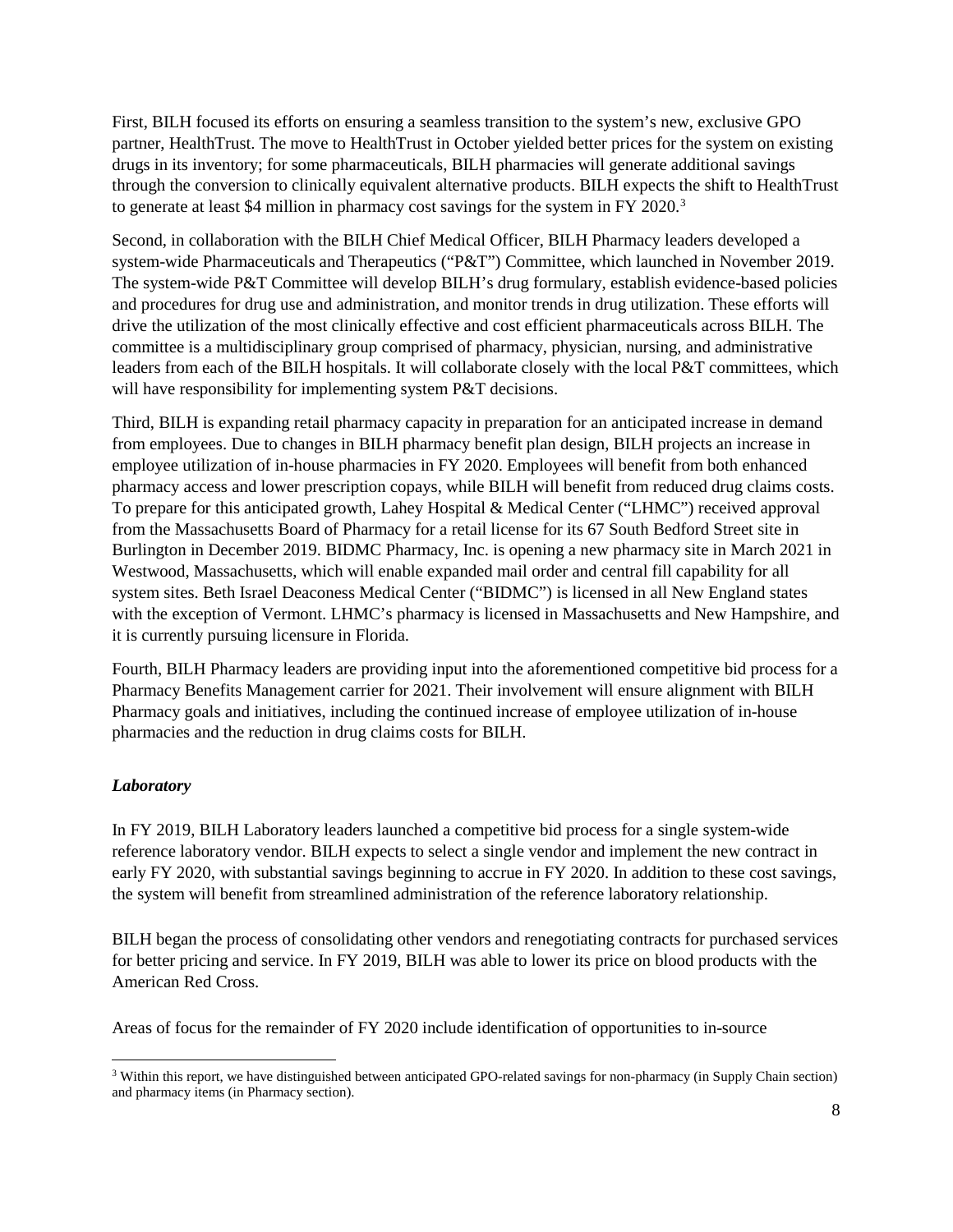laboratory testing currently sent out to reference laboratories and to standardize laboratory equipment and instrumentation.

### *Clinical Engineering*

As noted in the 60 Day Report, BILH spends approximately \$33 million annually on more than 400 service contracts for its clinical equipment. In FY 2019, BILH's leaders in Clinical Engineering inventoried existing equipment service contracts to prioritize opportunities for vendor consolidation and contract renegotiation for better prices and terms of service. Through such activities, BILH expects to exceed its targeted savings in FY 2020. In addition to its efforts on service contracts, BILH will focus on reducing total spending and improving service by developing a system-wide Clinical Engineering platform to procure, install, maintain, and service its medical technology in a streamlined, standardized fashion.

### *Clinically Integrated Network*

The primary focus of Beth Israel Lahey Health Performance Network's ("BILHPN") efforts in FY 2019 was the consolidation of its legacy organizations – Beth Israel Deaconess Care Organization ("BIDCO") and Lahey Clinical Performance Network ("LCPN") – and the launch of system-wide programs and infrastructure under a central leadership team led by Deb Devaux, President of BILHPN and Chief Population Health Officer of BILH. As BILH predicted in its 60 Day Report, incremental administrative costs associated with BILHPN's new structure offset cost savings resulting from this consolidation. In future years, BILH anticipates that BILHPN will achieve cost savings with the launch of targeted quality, medical management, utilization management, and pharmacy initiatives.

### <span id="page-8-0"></span>**C. Targeted Cost Savings: Shifting Care to Higher Value Settings**

BILH has the potential to generate significant savings for the Commonwealth by increasing the amount of care provided by BILH versus higher-priced providers and, within BILH, increasing the volume of appropriate care delivered in its lower-cost settings. BILH is uniquely positioned to deliver on these two levers given its comprehensive service offerings, broad geographic scope, and commitment to enhancing the caliber of care available in local communities.

In FY 2019, the system implemented five initiatives that will enable it to retain more of the full continuum of care for its patients and to shift care to more appropriate, lower cost settings. First, BILH launched a virtual transfer center in August 2019 through which ICU beds across BIDMC, LHMC, and Mount Auburn Hospital are made available via a one-call system to referring providers. By making these beds available for any transfer request, BILH is facilitating timely patient transfers from community hospitals across Eastern Massachusetts and Southern New Hampshire and ensuring that its patients have streamlined access to advanced care when they need it. Prior to August, many in-bound requests were turned away due to capacity limitations at one hospital and sent to higher-cost hospitals in Boston. The virtual transfer center will enable the retention of more high-acuity care within the BILH system. Notably, while the focus of this effort has been on ICU bed availability, the virtual transfer center has also accommodated a significant number of transfers to medical/surgical beds. In its first five months, BILH accommodated approximately 90 patients who would have otherwise been transferred to a higher-cost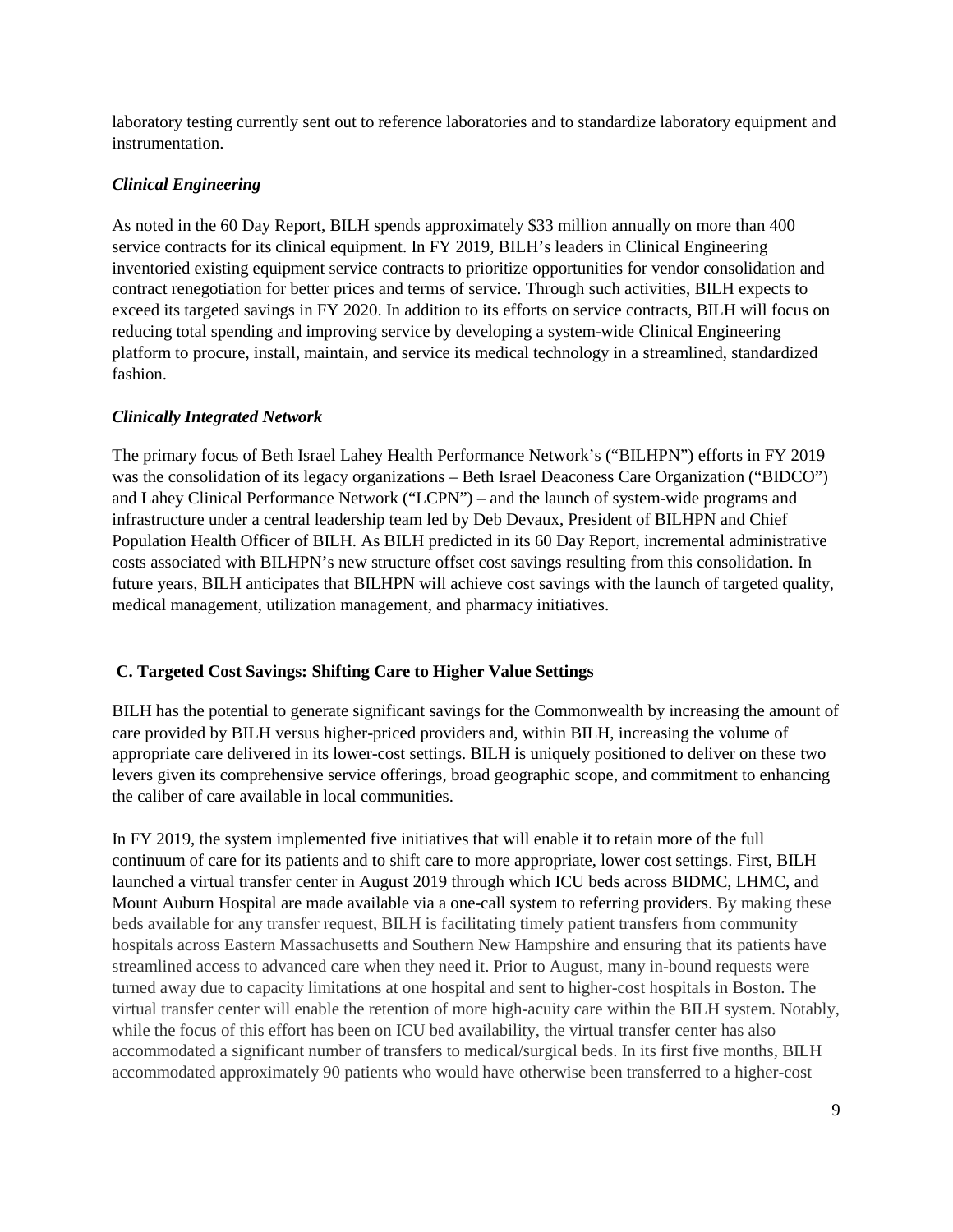Boston academic medical center.

 $\overline{\phantom{a}}$ 

Second, BILH transitioned to unified leadership and management of neonatology programs across its hospitals. By taking a system approach, BILH is providing a high-quality, integrated system of care for newborn patients and their families across its network. On October 1, 2019, management of neonatology services at both Beverly and Winchester Hospitals transitioned from Boston Children's Hospital to BIDMC/Harvard Medical Faculty Physicians ("HMFP"). To drive standardization of clinical practices and network-wide improvement initiatives, BILH also created a system-wide Neonatology Quality Council with physician and nursing representatives from each hospital.

Third, the system created BILH Continuing Care to organize homecare, hospice, palliative care, assisted living, and skilled nursing facility care across the enterprise. BILH Continuing Care, under the leadership of its President Jennifer Gizmunt, coordinates these services through direct care delivery and by collaborating with "preferred providers" to ensure high quality, seamless, and appropriate patient care. In FY 2019 and early FY 2020, BILH Continuing Care has focused on simplifying access and referrals from BILH providers to its owned homecare and hospice agencies. Its liaison and intake resources have collaborated across agencies to ensure that BILH is meeting the needs of as many patients as possible based on available resources. In December 2019, BILH took a major step toward integrating services when CareGroup Parmenter Homecare & Hospice became a wholly owned subsidiary of Lahey Health at Home. The new organizations are being rebranded and "doing business as" Beth Israel Lahey Health at Home – Watertown and Beth Israel Lahey Health at Home. [4](#page-9-0) Eventually, the agencies will be consolidated into a single organization.

Fourth, BILH is extending New England Baptist Hospital's ("NEBH") orthopedic care protocols and best practices to Beverly Hospital and Anna Jaques Hospital through a clinical affiliation program. This program includes a broad set of hospital and physician commitments relative to quality initiatives, quality assurance processes, and other clinical protocols, for those providers who agree to participate in the program. The program will be branded as a joint clinical affiliation between NEBH and each participating hospital. Over time, the adoption and growth of this program will facilitate the standardization of orthopedic care across the system and will optimize patient outcomes.[5](#page-9-1) Patients will benefit from enhanced access to NEBH care protocols and best practices closer to home, which BILH expects will increase orthopedic volume at these hospitals and reduce outmigration to higher-cost providers. Over time, BILH will extend the NEBH model and brand to additional BILH hospitals.

Fifth, BILHPN began implementation of a centralized referral management program for commercial HMO patients in October 2019. Dedicated, trained staff manages all requests for referrals to specialty services, which better enables BILHPN to potentially redirect requests for out-of-network care to an innetwork provider. Moreover, BILHPN staff are able to educate patients about appropriate care options closer to home.

<span id="page-9-0"></span><sup>4</sup> BILH submitted two d/b/a filings, one for Beth Israel Lahey Health at Home and one for Beth Israel Lahey Health at Home – Watertown.

<span id="page-9-1"></span><sup>5</sup> Dayal McCluskey, P. (2019, December 11). Beth Israel Lahey expands orthopedic surgery care, using Baptist Hospital as model. *The Boston Globe.* Retrieved fro[m https://www.bostonglobe.com/business/2019/12/11/beth-israel-lahey-expands](https://www.bostonglobe.com/business/2019/12/11/beth-israel-lahey-expands-orthopedic-surgery-care-using-baptist-hospital-model/XulHtFnS2RBfA86t0ZsshK/story.html)[orthopedic-surgery-care-using-baptist-hospital-model/XulHtFnS2RBfA86t0ZsshK/story.html](https://www.bostonglobe.com/business/2019/12/11/beth-israel-lahey-expands-orthopedic-surgery-care-using-baptist-hospital-model/XulHtFnS2RBfA86t0ZsshK/story.html)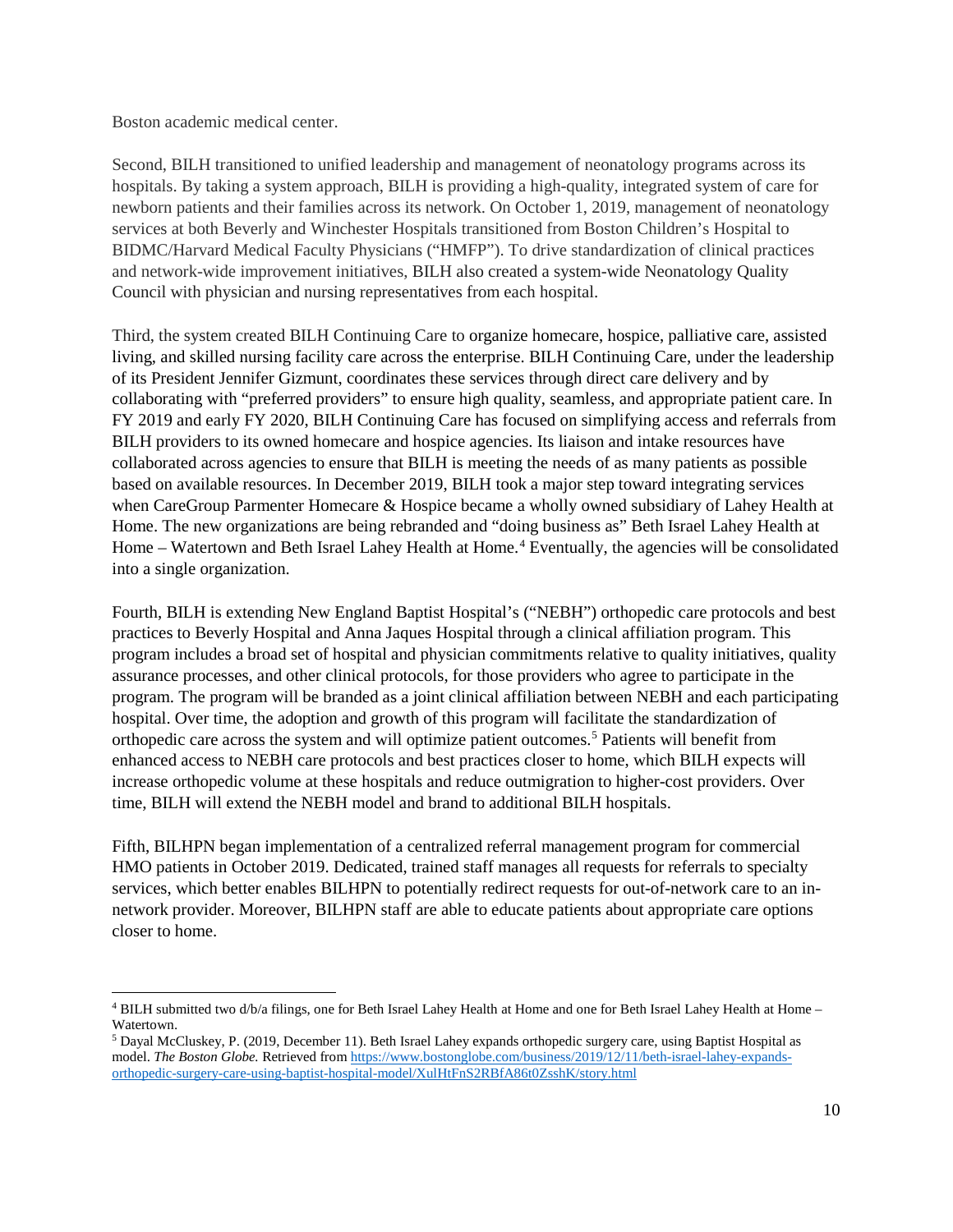To measure its success at reducing outmigration, BILH will track the percentage of inpatient admissions provided by BILH versus higher-cost providers to its patients under risk contract arrangements. Given the time lag in claims data reporting, BILH anticipates that the report submitted in January 2021 will be the first in which the health system will be able to measure progress on care retention during the post-merger period. It is anticipated that the January 2021 report will cover the period of March 2019 to September 2019.

To measure its success in strengthening the capabilities and reputation of its community hospitals, BILH will track community hospital case mix index ("CMI") and inpatient volume trend at each BILH institution relative to the Eastern Massachusetts market. BILH will use the FY 2019 CHIA inpatient case mix data to perform this analysis for the period of March 2019 through September 2019. As BILH anticipates receiving these data from CHIA no later than November 1, 2020, it expects to share the report file in its January 2021 report.

As noted in the 60 Day Report, BILH will further measure its success in enhancing community-based care through the system's ongoing commitments to community health center affiliates and safety net affiliates, as outlined in Paragraphs 98 to 112 of the AOD and as detailed in annual third-party Monitor reports.

### <span id="page-10-0"></span>**D. Elimination or Creation of Clinical Services**

l

BILH found that there were no material eliminations of clinical services and no material creations of new clinical services over the reporting period. In two cases, BILH identified changes in services due to the surrender of a license and a transfer of assets, respectively. In both examples, BILH found that these changes did not result in a material impact on the provision of services. These changes are described in further detail below.

First, on October 8, 2018, BIDMC opened a retail pharmacy at its East Campus location at 330 Brookline Avenue. The opening of this pharmacy expanded the scope of pharmacy services at BIDMC and enhanced access to these services for all patients<sup>[6](#page-10-1)</sup>. Because of this new offering, BIDMC surrendered its outpatient free care pharmacy license at 350 Longwood Avenue on March 31, 2019. On December 17, 2018, patients were notified of the change in location and the option to receive equivalent pharmacy services at the BIDMC East Campus location, which was approximately 3.5 months prior to the change of service. The distance between the East Campus pharmacy and the 350 Longwood Avenue pharmacy is less than 0.1 miles. The former BIDMC outpatient free care pharmacy license was acquired by CVS, and CVS currently owns and operates the specialty care pharmacy at the 350 Longwood Avenue location. BIDMC patients, including Health Safety Net ("HSN") eligible patients who utilized the BIDMC outpatient free care pharmacy, now have the option of accessing equivalent pharmacy services at both the BIDMC East Campus Location and the CVS Specialty Care Pharmacy at 350 Longwood Avenue. In FY 2019, the period following the opening of the BIDMC East Campus retail pharmacy, BIDMC processed a total of approximately 20,025 prescriptions for approximately 1,384 patients who are HSN eligible or pending HSN eligible.

<span id="page-10-1"></span><sup>6</sup> The opening of the BIDMC retail pharmacy is not identified as a newly created service because it did not occur within the reporting period of this Annual Report.